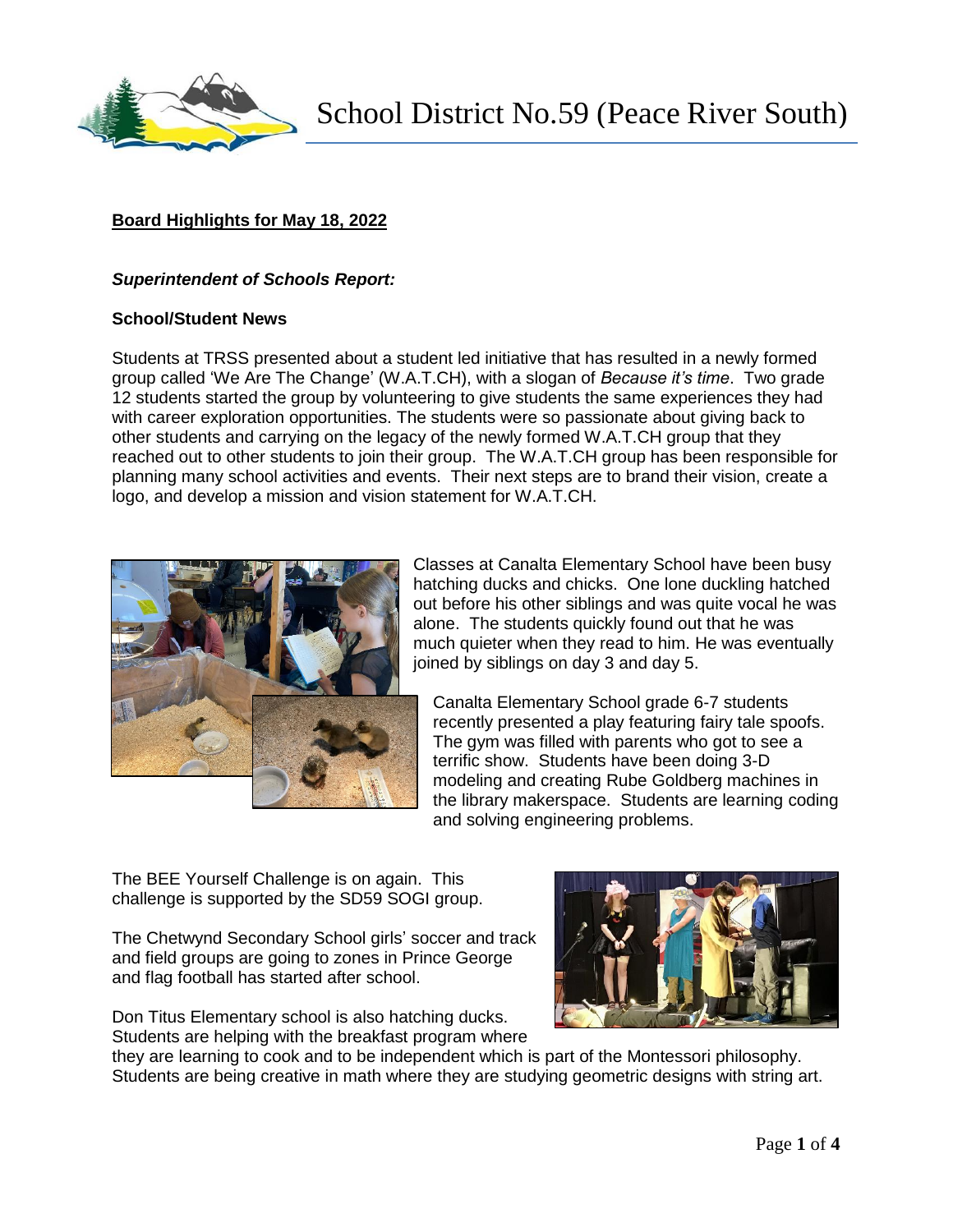

SD59 is excited to have an Artist in Residence for the remainder of the school year. Wayne Lariviere has been at the Indigenous Education Centre where he has painted doors, rocks and is working on a mural for the outside of the centre. Mr. Lariviere will be in schools across the district working with students on Indigenous focused projects.

Schools around the district participated in activities on May 12<sup>th</sup> to support he Moose Hide Campaign, a national initiative to stand up against violence towards women and children. Many schools participated in the national livestream event.

As schools are preparing for welcome to Kindergarten and Ready, Set, Learn events to introduce Kindergarten students to the school before they attend in the fall; the grade 7 students (grade 6 at Tumbler Ridge Elementary) are participating in transition tours to the middle and high schools in the district. Many students are excited and scared about the next step in their education journey and the tours help to introduce them to the schools where they will be attending in the fall.



The Parkland Elementary student band played at the opening of the student art exhibition at the Art Gallery in Dawson Creek. The jam session was joined with students and adults and everyone had a great time. The student art exhibit will be displayed at the Art Gallery until May  $25<sup>th</sup>$ .

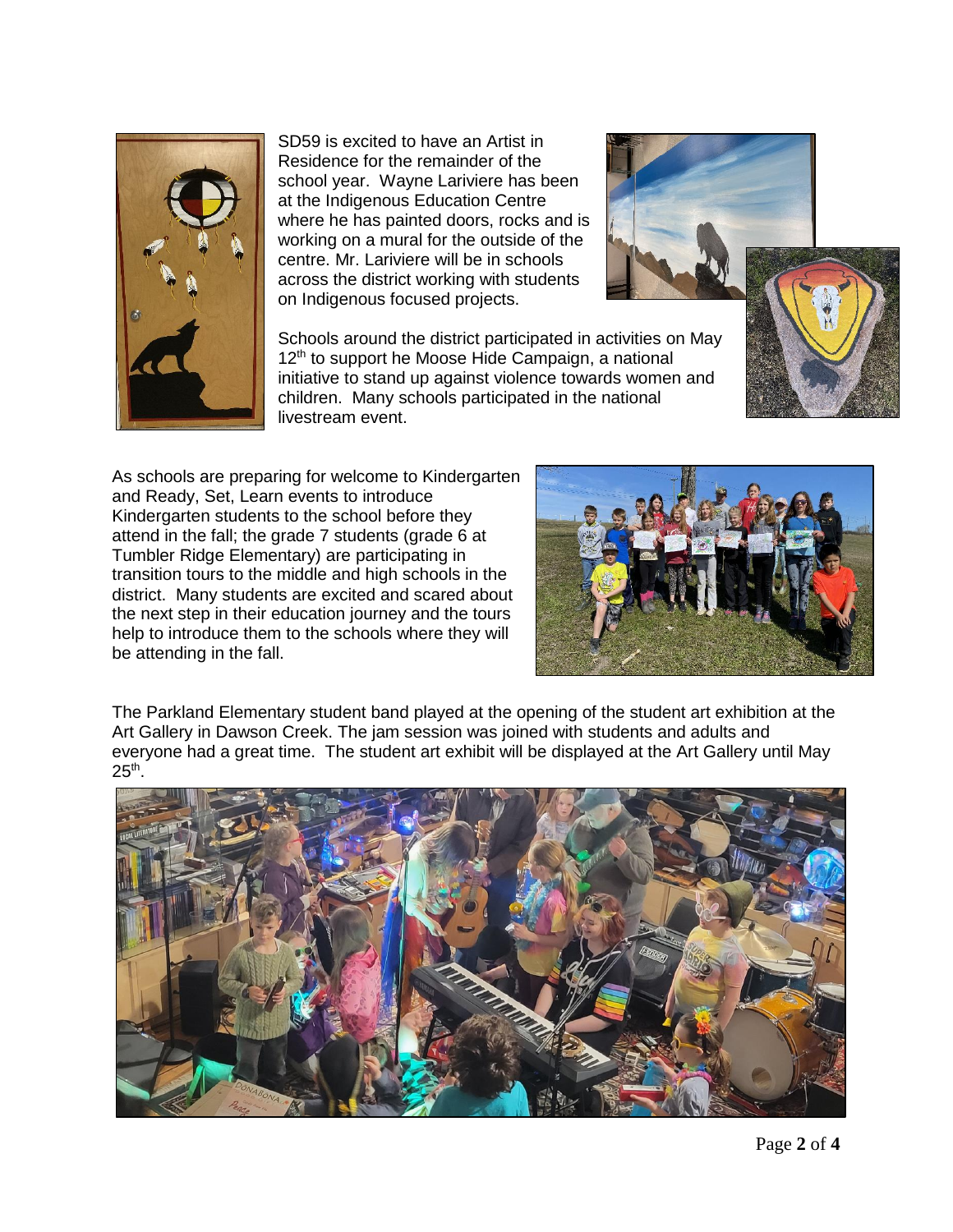The Superintendent announced the following Principal Appointments, effective August 1, 2022:

- o Sheila McGrath Principal at Crescent Park Elementary
- o Patrick David Vice Principal at Chetwynd Secondary School
- o Stacie Deeley Principal at Tumbler Ridge Secondary School
- o Brendan Bogle Vice-Principal position at Tumbler Ridge Secondary School
- o Bhupinder Mattoo– Principal at Tumbler Ridge Elementary

# **2022-23 Revised School Calendar**

The 2022-23 school calendar was previously adopted in the March board meeting; however, since then, the provincial government has announced the National Day for Truth and Reconciliation (September 30<sup>th</sup>) will be recognized as a provincial statutory holiday. With this announcement, a revision to the 2022-2023 calendar was made. This change impacts daily the number of instructional days and the number of instructional minutes per day. The Board adopted the revised calendar which will be posted on the district website.

# *Reports from the Secretary Treasurer:*

# **Finance Reports**

The Secretary Treasurer presented the monthly finance reports as of April 30, 2022.

# **2022-23 Annual Budget and Bylaw**

The Secretary Treasurer presented the annual budget for the 2022-23 school year. The preliminary budget is balanced for the 2022-23 school year with a total budget of \$58,719,912. Budget risks and assumptions were also identified. The Board read the first two readings of the annual budget bylaw.

A public consultation meeting is scheduled to present the 2022-23 Annual Budget to members of the public as well as key stakeholders. Attendance will be available in person or via zoom.

**Date:** June 2, 2022

**Time:** 7:00 PM

**Place:** School Board Office (11600-7th Street, Dawson Creek)

**Zoom Link:** https://sd59.zoom.us/j/63391816950

**Documents:** [2022-23 Annual Budget & Presentation](https://www.sd59.bc.ca/2022-23AnnualBudget-Draft) (passed 1st and 2nd bylaw readings)

The Board of Education is inviting anyone to present questions or feedback in writing to Melissa Panoulias, Secretary Treasurer, at [mpanoulias@sd59.bc.ca.](mailto:%20mpanoulias@sd59.bc.ca) Questions or feedback will be accepted until June 8, 2022 to be considered in developing the 2022-23 Annual Budget. The third and final bylaw reading of the Annual Budget will be presented to the Board of Education at the public board meeting on June 22, 2022.

#### **General School Election Bylaws**

The Board adopted both the Trustee Election Bylaw and the Mail Ballot Authorization and Voting Bylaws for the 2022 General School Trustee Election. The district works closely with local municipalities and the Peace River Regional District to conduct the election. General voting day for the school trustee election is October 15, 2022. The nomination period is from August 30<sup>th</sup> to September 9<sup>th</sup>. Anyone interested in running for a school trustee will be able to pick up their nomination papers starting in August.